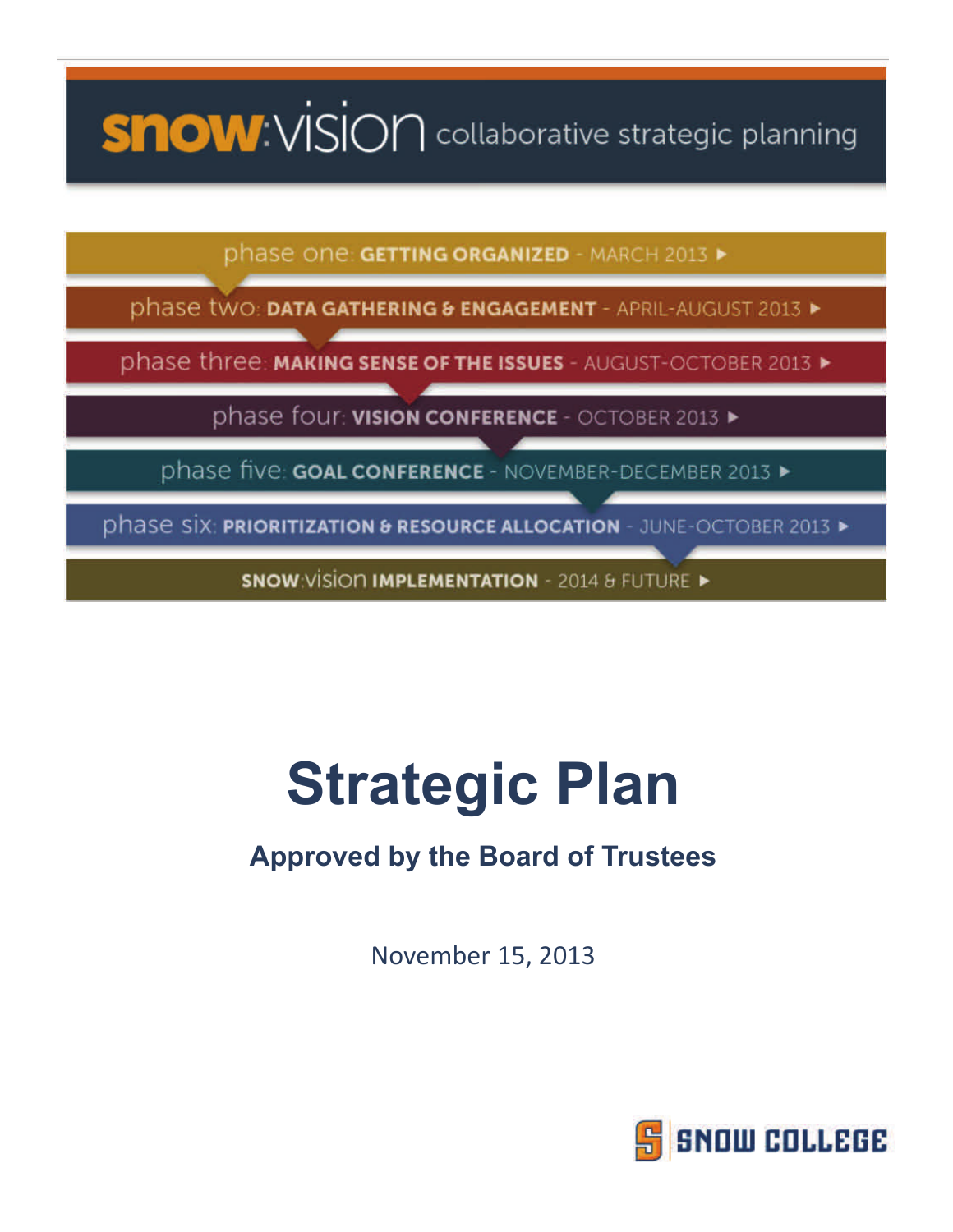# **Strategic Themes and Goals**

|                        | Snow College - 2013                                                                                                                                                                                                                                                         |
|------------------------|-----------------------------------------------------------------------------------------------------------------------------------------------------------------------------------------------------------------------------------------------------------------------------|
|                        | Page                                                                                                                                                                                                                                                                        |
|                        |                                                                                                                                                                                                                                                                             |
| 2.                     | 1. Oversee and manage quality in all teaching venues (face-to-face, online, EdNet, etc.)<br>Identify and implement the use of more high impact practices such as learning communities, service<br>learning, experiential learning, course pairings                          |
| $\bullet$              | Establish quality initiatives/standards for the Rural Superintendents' Concurrent Enrollment proposal                                                                                                                                                                       |
| ٠<br>$\bullet$         | Oversee and manage quality in processes and procedures<br>Implement more robust faculty and staff development to enhance quality instruction and student services                                                                                                           |
| $\bullet$<br>$\bullet$ | Improve quality and consistency of developmental education across campus<br>Improve communication processes between all units on campus                                                                                                                                     |
|                        |                                                                                                                                                                                                                                                                             |
| 1.                     | Design and implement a new, integrative model for general education                                                                                                                                                                                                         |
| 2.                     | Hire a director for general education who would head the GE Committee, manage GE assessment, create<br>standards and rubrics for integrative courses, provide faculty mentoring and training, instigate<br>professional development opportunities for engaged faculty, etc. |
| ٠<br>$\bullet$         | Create student excitement about becoming a lifetime learner through the general education program<br>Generate faculty buy-in for the new GE model and approach to learning                                                                                                  |
| $\bullet$              | Maintain small class size and tenured faculty teaching in the GE classroom                                                                                                                                                                                                  |
|                        |                                                                                                                                                                                                                                                                             |
|                        | 1. Develop a process and rubric by which new four-year degree programs can be successfully developed,<br>approved, and implemented                                                                                                                                          |
|                        | 2. Establish articulated transfer agreements with in-state four-year programs as well as some out-of-state<br>schools                                                                                                                                                       |
| $\bullet$              | Identify top 25-30 majors pursued by students and expand/strengthen major guides to include pathways<br>to each transfer institution                                                                                                                                        |
|                        |                                                                                                                                                                                                                                                                             |
|                        | 1. Enrich workforce preparation program requirements with GE courses that provide interdisciplinary and<br>entrepreneurial skills                                                                                                                                           |
| 2.                     | Structure programming in order to maximize opportunities for students, create logical pathways, and<br>provide the most prepared students to industry                                                                                                                       |
|                        | 3. Increase the standard of living in the six county region providing career opportunities for graduates of<br>Snow College, through economic development partnerships                                                                                                      |
| ٠                      | Strengthen relationships with industry in the six-county region by further developing programs that meet<br>their needs and that provide integrated internship opportunities                                                                                                |
| $\bullet$              | Create educational opportunities that are more accessible/flexible                                                                                                                                                                                                          |
|                        |                                                                                                                                                                                                                                                                             |
|                        | 1. Develop a long-term strategy to increase salaries to their median market range in order to attract and<br>retain high quality faculty and staff                                                                                                                          |
| 2.                     | Improve student employment opportunities and communication about such on both campuses<br>Keep tuition and fees affordable to support recruitment, retention, and accessibility                                                                                             |
| $\bullet$<br>$\bullet$ | Develop and launch a comprehensive campaign to increase scholarship and other opportunities through                                                                                                                                                                         |
|                        | additional endowments and donations                                                                                                                                                                                                                                         |
| $\bullet$<br>$\bullet$ | Identify and implement efficiencies with use of technology where possible/appropriate<br>Develop and implement a recruitment plan that addresses quality and diversity of student body as well as                                                                           |
|                        | quality of programs                                                                                                                                                                                                                                                         |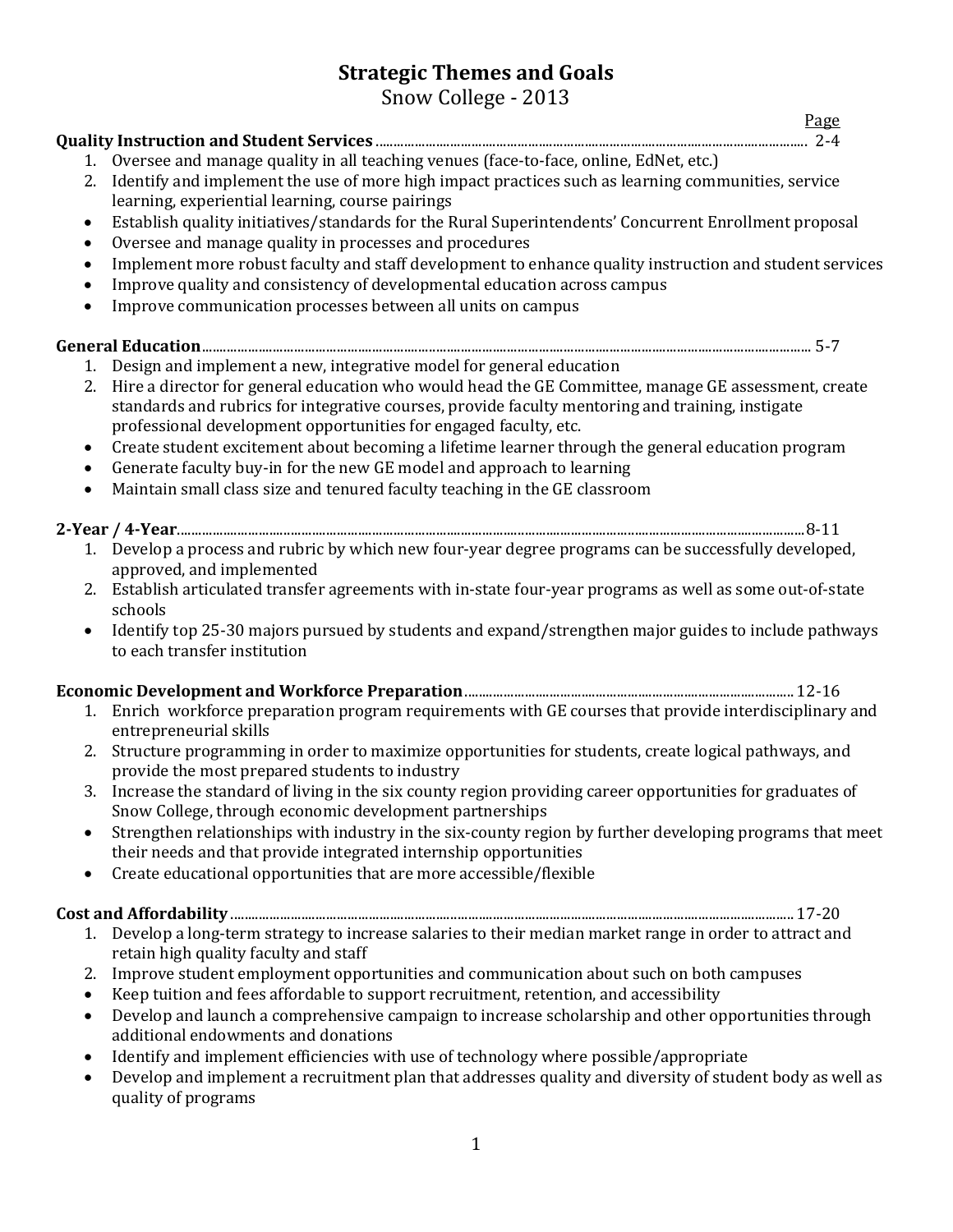# **Implementation Plan for Theme One Quality Instruction and Student Services Goals**

#### **Quality Instruction and Student Services**

- 1. Oversee and manage quality in all teaching venues (face-to-face, online, EdNet, etc.)
- 2. Identify and implement the use of more high impact practices such as learning communities, service learning, experiential learning, and course pairings
- Establish quality initiatives/standards for the Rural Superintendents' Concurrent Enrollment proposal
- Oversee and manage quality in processes and procedures
- Implement more robust faculty and staff development to enhance quality instruction and student services
- Improve quality and consistency of developmental education across campus
- Improve communication processes between all units on campus

#### *Goal Statement 1: Oversee and manage quality in all teaching venues (face-to-face, online, EdNet, hybrid, etc.)*

#### *Important steps toward implementation:*

- The Institutional Research Director will work with the curriculum committee and the deans to revise course evaluation instruments and modes of reporting to allow each type of teaching venue to be assessed and evaluated.
- The deans will revise the faculty annual review and goal statement documents to include evaluation of venue specific teaching. The documents should also focus on best practices, high impact teaching methods, assessment, and goals for quality improvement.
- The faculty development committee (as well the Teaching and Technology Center (TTC) and other units on campus) will make available teacher training for online, Interactive Video Conferencing (IVC), hybrid, and face-to-face classes. This has at least four components:
	- o Research on both best practices in online, IVC, hybrid, and face-to-face teaching and on already-available instructional content.
	- o Faculty mentoring that may include peer observations; brownbag meetings on utilizing best practices in online, IVC, and hybrid course venues; mentors for teaching in all venues; implement pedagogy instruction opportunities for all faculty; and course development education.
	- o A clarification of the mission of the TTC so faculty are aware that instructional design support is available. As demand increases, increasing TTC staff with a programmer and/or other production/support personnel can be considered.
	- o Training for students (and faculty) on how to use IVC rooms and Canvas, most likely in the form of an easily accessed video.
- The deans will develop a multi-step approval process to encourage quality in IVC, hybrid, and online classes as they are developed. Steps may include review by GE/curriculum committee for learning outcomes, enrollment caps, and other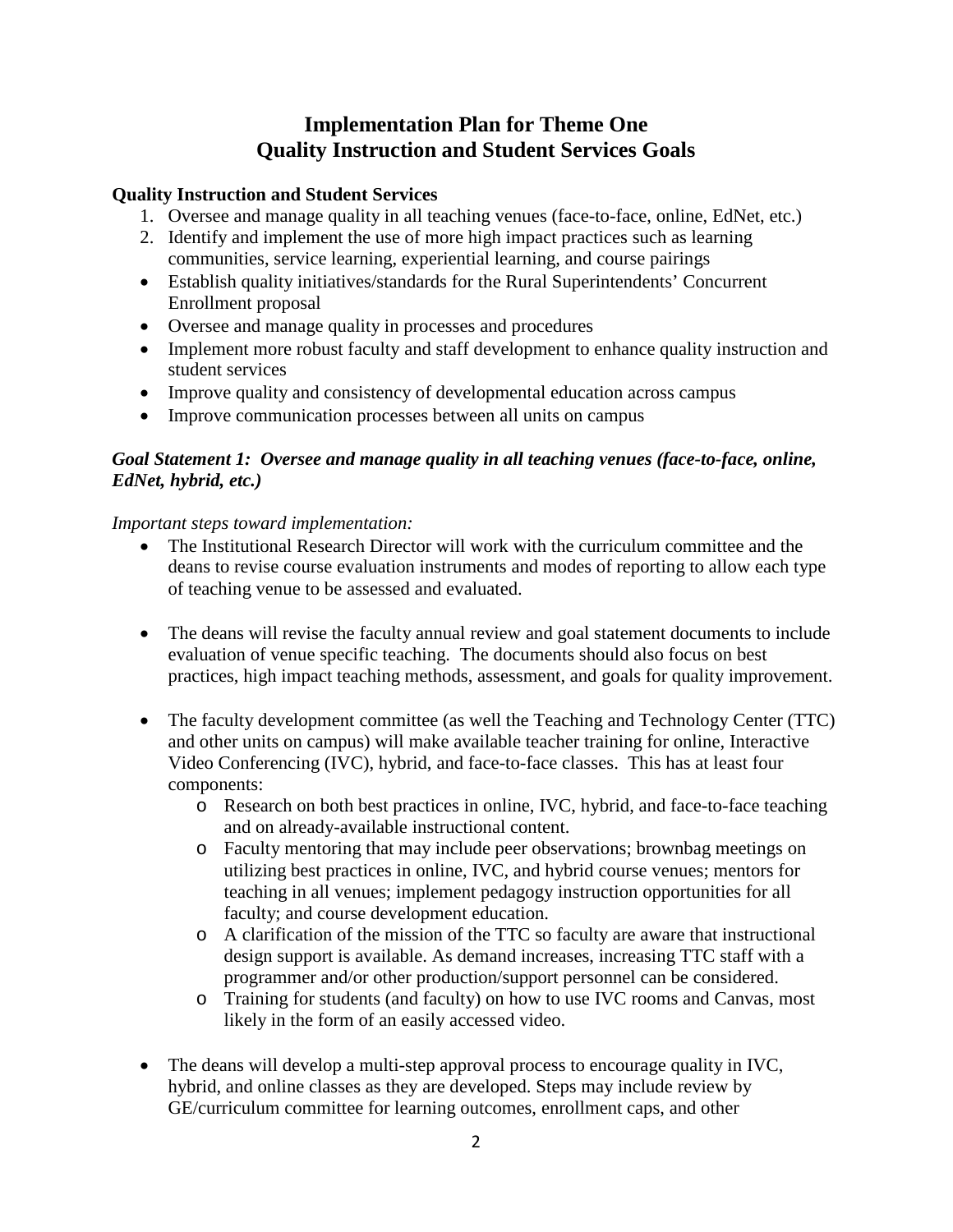specifications based on best practices; technology specialists for instructional design; department peers for discipline-specific content; etc. The deans will also consider a recertification process for existing IVC, hybrid, and online classes to make sure they remain current.

• The faculty senate will develop a faculty intellectual property rights policy to clarify ownership of online, hybrid, and IVC content.

#### *Resources needed:*

- Increase in faculty development committee budget to a minimum of \$5,000/year
- Grants for course development (\$1,000-\$3,000 per course)
- Workload policy that addresses review process for course development

#### *Timeframe for implementing each step:*

- Course evaluation revision fall 2014
- Dean evaluation revision fall 2014
- Teacher training opportunities ongoing, beginning fall 2014
- Multi-step approval process fall 2014
- Intellectual rights policy fall 2014

#### *Suggested champion or owner:*

• Vice President of Academic Affairs

#### *Who else needs to be involved to help achieve successful implementation?*

- Faculty
- Curriculum Committee
- Adhoc committee

#### *Provide a description of what success would look like.*

- Faculty would provide and students would experience a consistent high-quality education
- Course evaluations would be more positive
- Faculty annual reviews would be more meaningful
- Assessment would show improved student learning

- Limited resources
- Faculty buy-in
- Workload concerns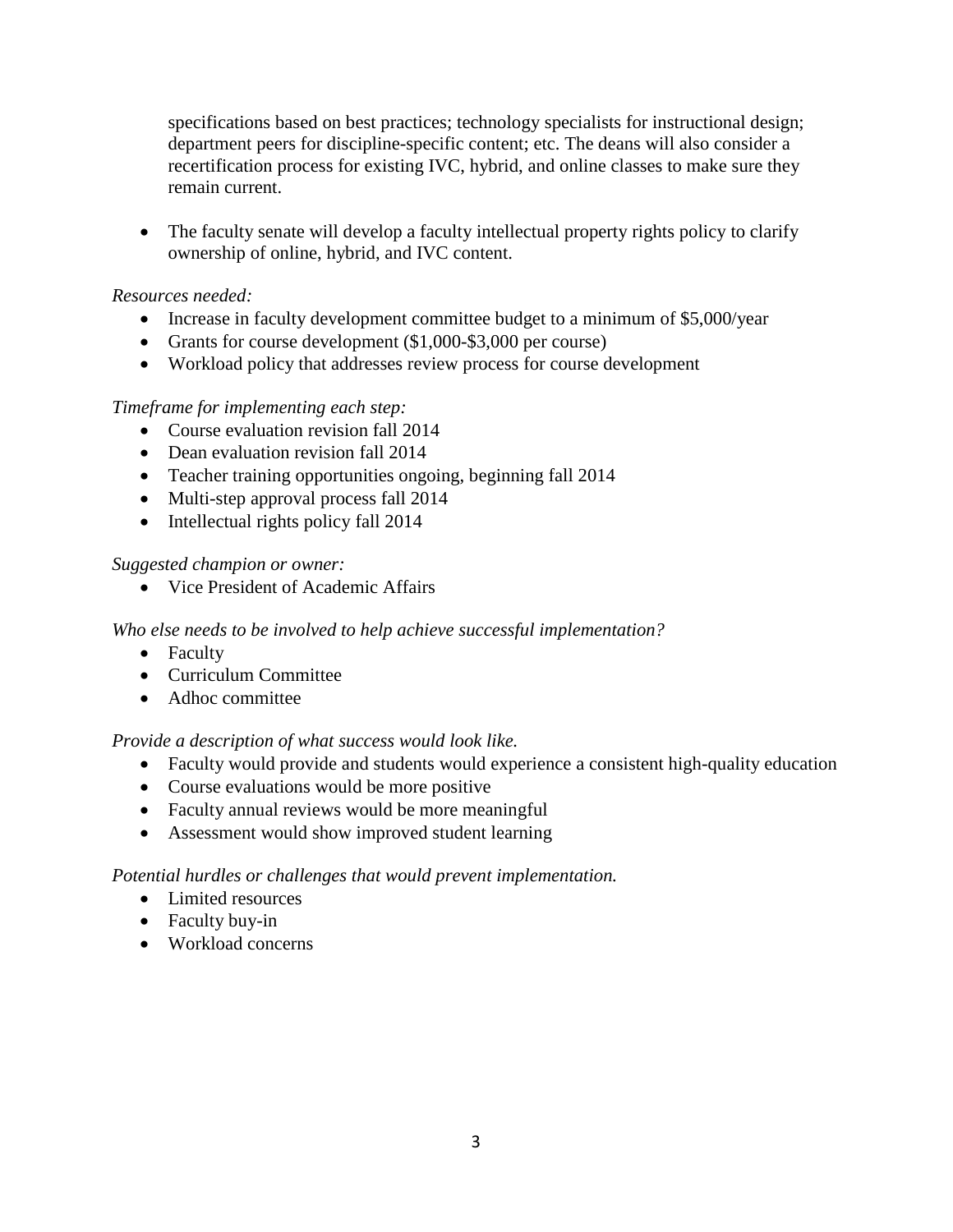#### *Goal Statement 2: Identify and implement the use of more high impact practices such as learning communities, service learning, experiential learning, course pairing.*

#### *Important steps toward implementation:*

- An ad-hoc committee with representation from GE, the senate, curriculum, and related staff offices will explore high impact practice options as well as examples of successful implementation. The committee will also document the extent of Snow's current efforts in these areas. This process will include collecting data on student needs, bringing experts to campus, and making campus visits to see what other schools are doing.
- The ad-hoc committee will identify a small number of high impact initiatives for Snow and develop buy-in (including building shared projects between faculty and staff). Pilot programs and budget requests are the goal of this step.
- The development office will identify possible grants to support these initiatives and will spearhead the application process.

#### *Resources needed:*

- Money for campus visits (\$2,000)
- Bringing experts to campus (\$5,000)
- Matching funds for grants (few thousand)

#### *Timeframe for implementing each step:*

• Fall 2014—all steps

#### *Suggested champion or owner*:

• Vice President for Academic Affairs

#### *Who else needs to be involved for successful implementation?*

- Ad-hoc committee on high impact practices
- Faculty
- Staff
- Students

#### *Provide a description of what success would look like:*

- Increase in student retention
- Improved student learning
- More engaged faculty

#### *Potential hurdles or challenges for implementation:*

- Lack of resources
- Resistance to change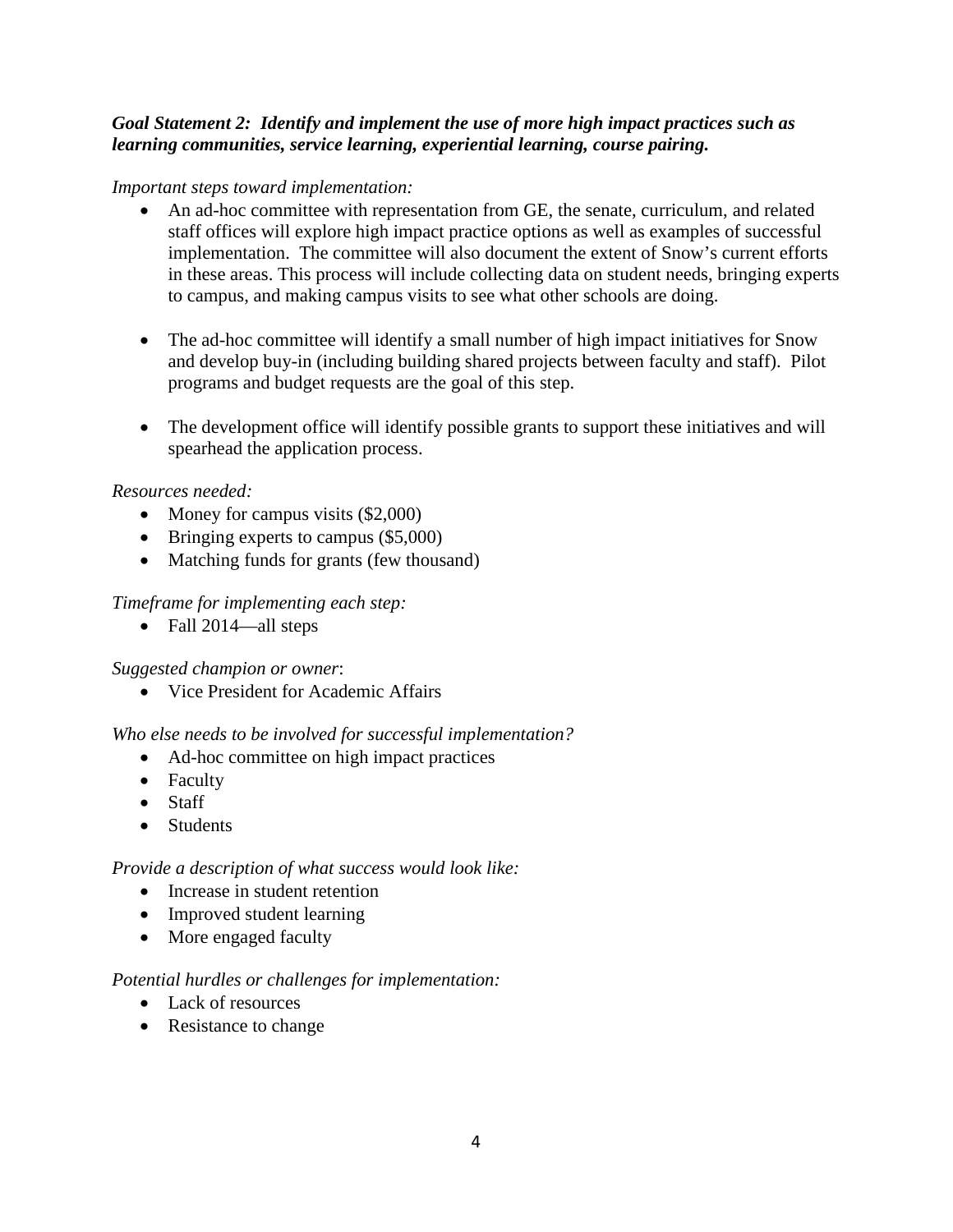### **Implementation Plan for Theme Two General Education Goals**

#### **General Education (GE)**

- 1. Design and implement a new, integrative model for general education
- 2. Hire a director for general education who would head the GE Committee, manage GE assessment, create standards and rubrics for integrative courses, provide faculty mentoring and training, instigate professional development opportunities for engaged faculty, etc.
- Create student excitement about becoming a lifetime learner through the GE program
- Generate faculty buy-in for the new GE model and approach to learning
- Maintain small class size and tenured faculty teaching in the GE classroom

#### *Goal Statement 1: Design and implement a hybrid GE with multiple paths.*

#### *Important steps toward implementation:*

- Ensure that the philosophy of what it means to be generally educated is the forefront of all discussions and decisions
- Take a committee to the Association of American Colleges and Universities GE workshop
- Design an integrative GE model
- Create faculty and student buy-in for GE potential
- Create a GE proposal form with incentives for developing courses
- Pursue the option of a GE Certificate of Completion transferrable to all Utah schools

#### *Resources needed:*

- Release time for faculty on GE Committee
- Experimental spaces, technology, faculty development
- Funding for AAC&U Summer Institute (2014) approx. \$10,000
- Incentives for course development  $(2015)$  summer stipends \$3,000 per course

#### *Timeframe for implementing each step:*

- By fall 2014 for all three steps
- Summer 2015 summer stipends

#### *Suggested champion or owner:*

• Vice President for Academic Affairs

#### *Who else needs to be involved for the successful implementation?*

- Honors group (they are doing some)
- Faculty Development Committee
- GE Committee
- Curriculum Committee
- Faculty Senate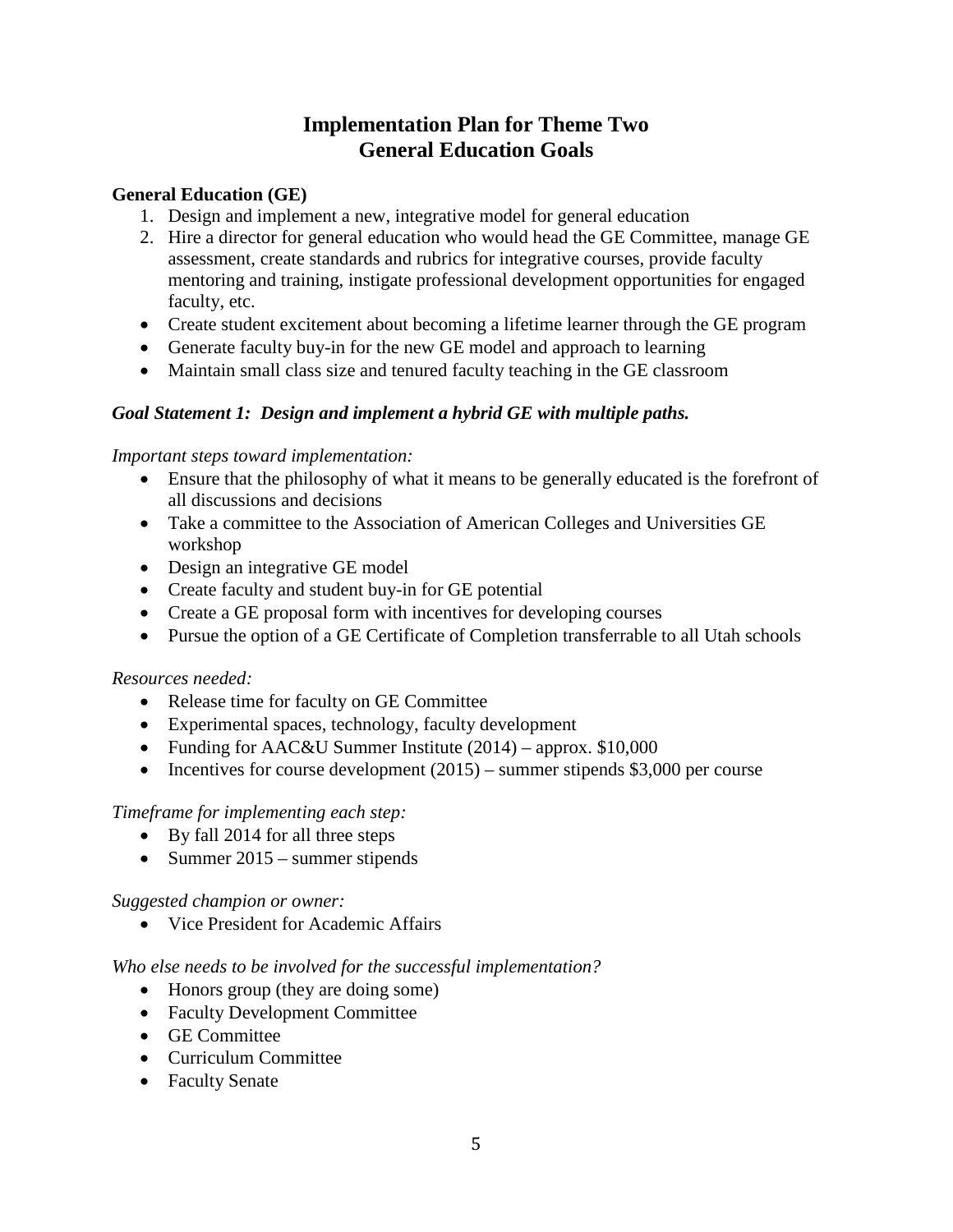#### *Provide a description of what success would look like.*

- Feedback mechanisms in place to evaluate success
- Assessment results revealing increase in student and faculty satisfaction
- Cross collaboration between faculty and departments

- Transferability
- Turf battles
- Compensation
- Faculty fear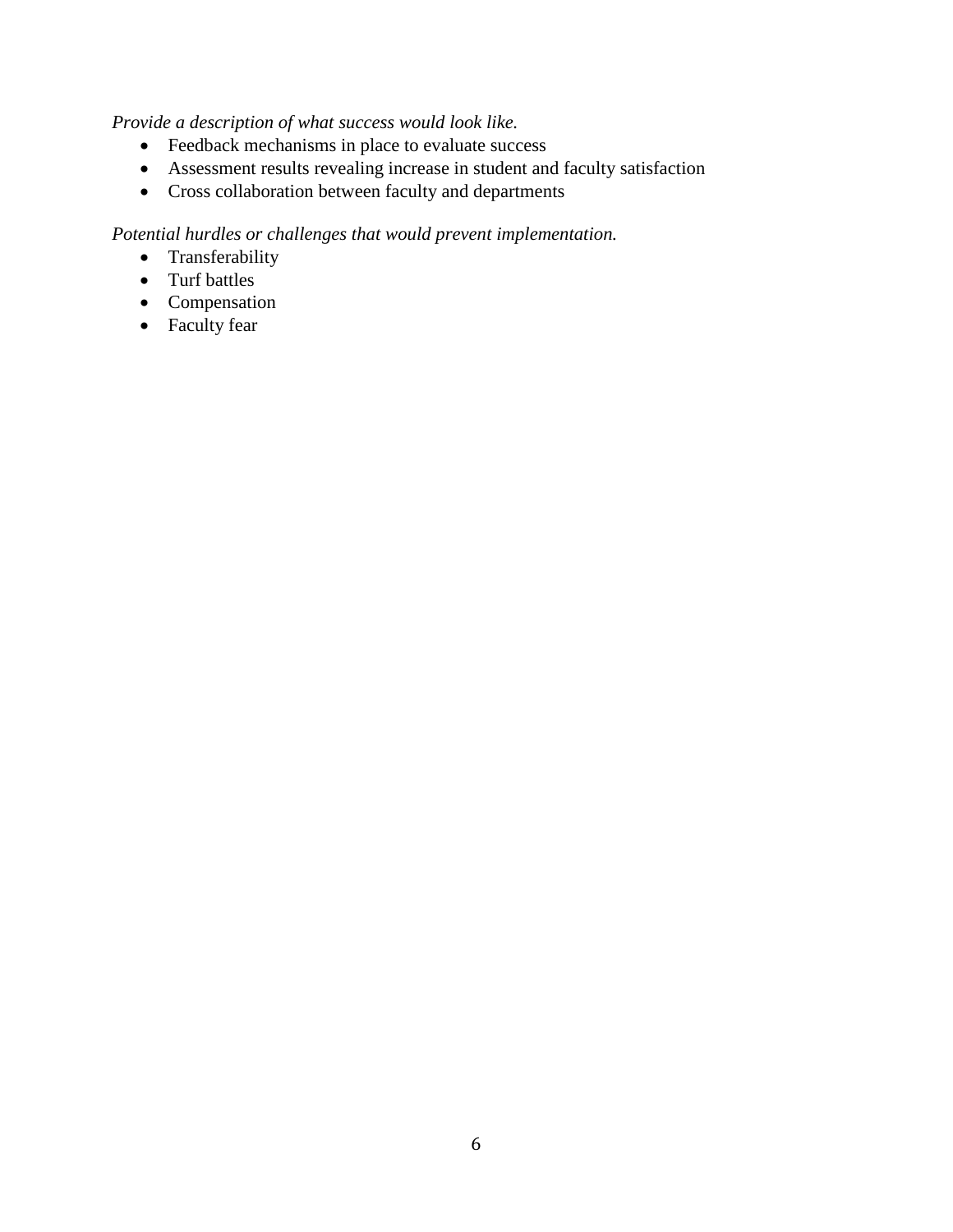#### *Goal Statement 2: Hire or appoint a full-time director for general education to head the GE Committee, manage GE assessment, create standards and rubrics for integrative courses, provide faculty mentoring and training, instigate professional development opportunities for engaged faculty, etc.*

#### *Important steps toward implementation:*

- Define responsibilities and expectations of GE director
- Identify desired qualifications of potential director
- Establish hiring committee, advertise position, go through selection process

#### *Resources needed:*

• Salary funding (\$60,00-80,000 plus benefits)

#### *Timeframe for implementing each step:*

• All steps should be completed by Fall 2014

#### *Suggested champion or owner:*

• Vice President of Academic Affairs

#### *Who else needs to be involved for the successful implementation?*

• GE Committee

#### *Provide a description of what success would look like.*

• Success would be cooperation on GE-related issues among the Vice President of Academic Affairs, GE Committee, Curriculum Committee, Faculty Senate

- Faculty buy-in for director position
- Fear of being excluded from GE model
- Fear of course content diminishment
- Transfer articulation hurdles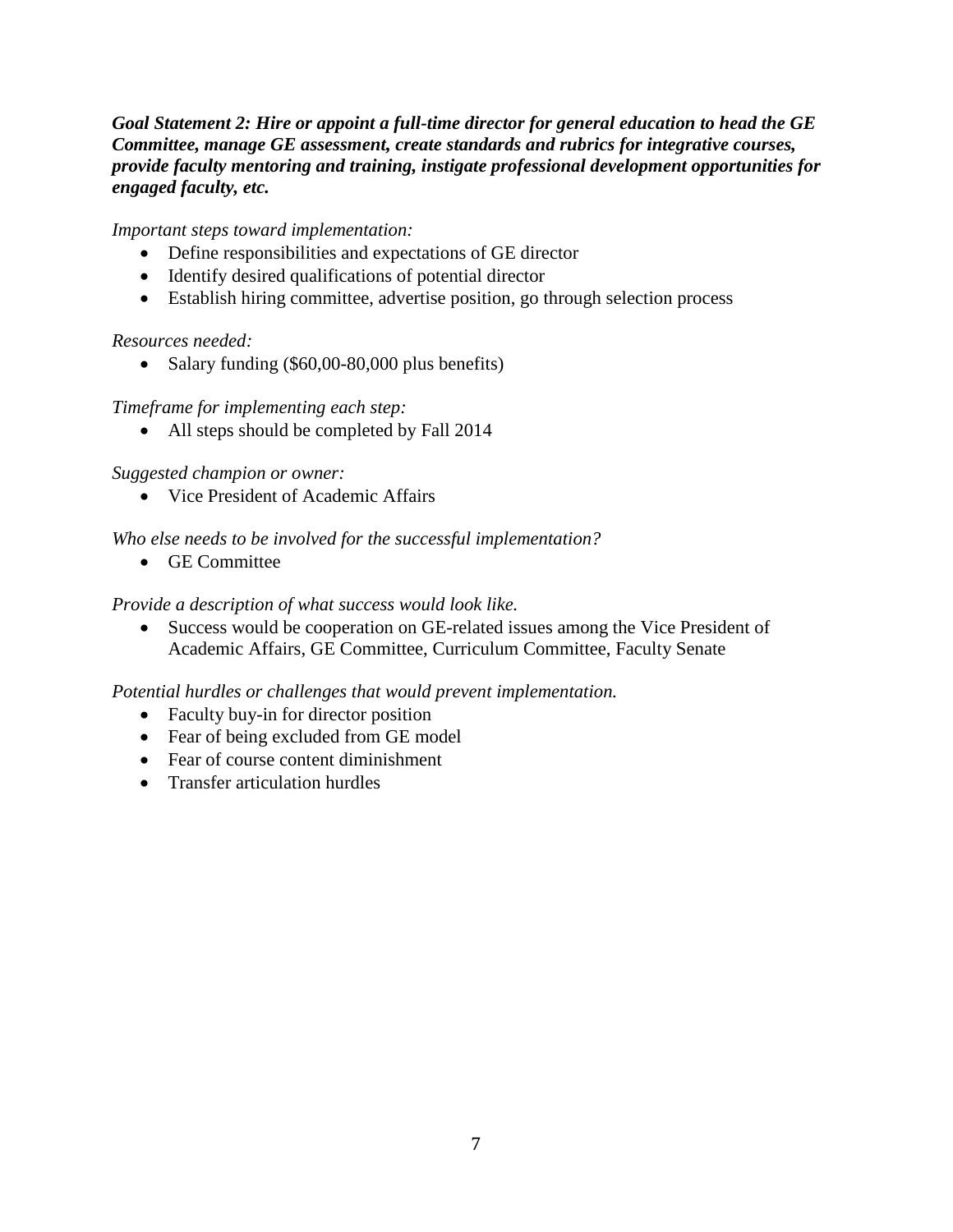### **Implementation Plan for Theme Three 2-Year/4-Year Goals**

#### **2-Year / 4-Year**

- 1. Develop a process and rubric by which new four-year degree programs can be successfully developed, approved, and implemented.
- 2. Establish seamless transfer agreements with in-state four-year programs as well as some out-of-state schools
- Identify top 25-30 majors pursued by students and expand/strengthen major guides to include pathways to transfer institutions

#### *Goal Statement 1: Develop a process and rubric by which four-year degree programs can be successfully developed, approved and implemented.*

#### *Important steps toward implementation:*

- Convene a task force to define and establish the process and rubric, by which we develop, prioritize, and present four-year degrees
	- o Process:
		- An open call for four-year proposals due December 20, 2013
		- Review of proposals by College Council (January)
		- Prioritized list of proposals approved to start R401 development (February/March)
		- Approved proposals complete the R401 process established by the College (i.e. Curriculum Committee, Faculty Senate, College Council, Board of Trustees, and Board of Regents).

#### o Rubric:

- How does the proposed degree assist with statewide initiatives, goals, and priorities?
- How does the proposed degree assist with regional and statewide economic development or workforce preparation needs?
- $\blacksquare$  How is the proposed degree consistent with or support of the College strategic plan, mission, and core themes?
- Present the strategy to College Council, Trustees, Regents, and other publics for information/permission (i.e., white paper).
- Provide campus-wide communication with regards to degree proposals and R401 advancement. This includes transparency on the process of degree proposals, feedback on degree proposals, the process of R401 development, proposals approved for R401 development, and the status of those proposals/R401s earmarked for advanced degree development.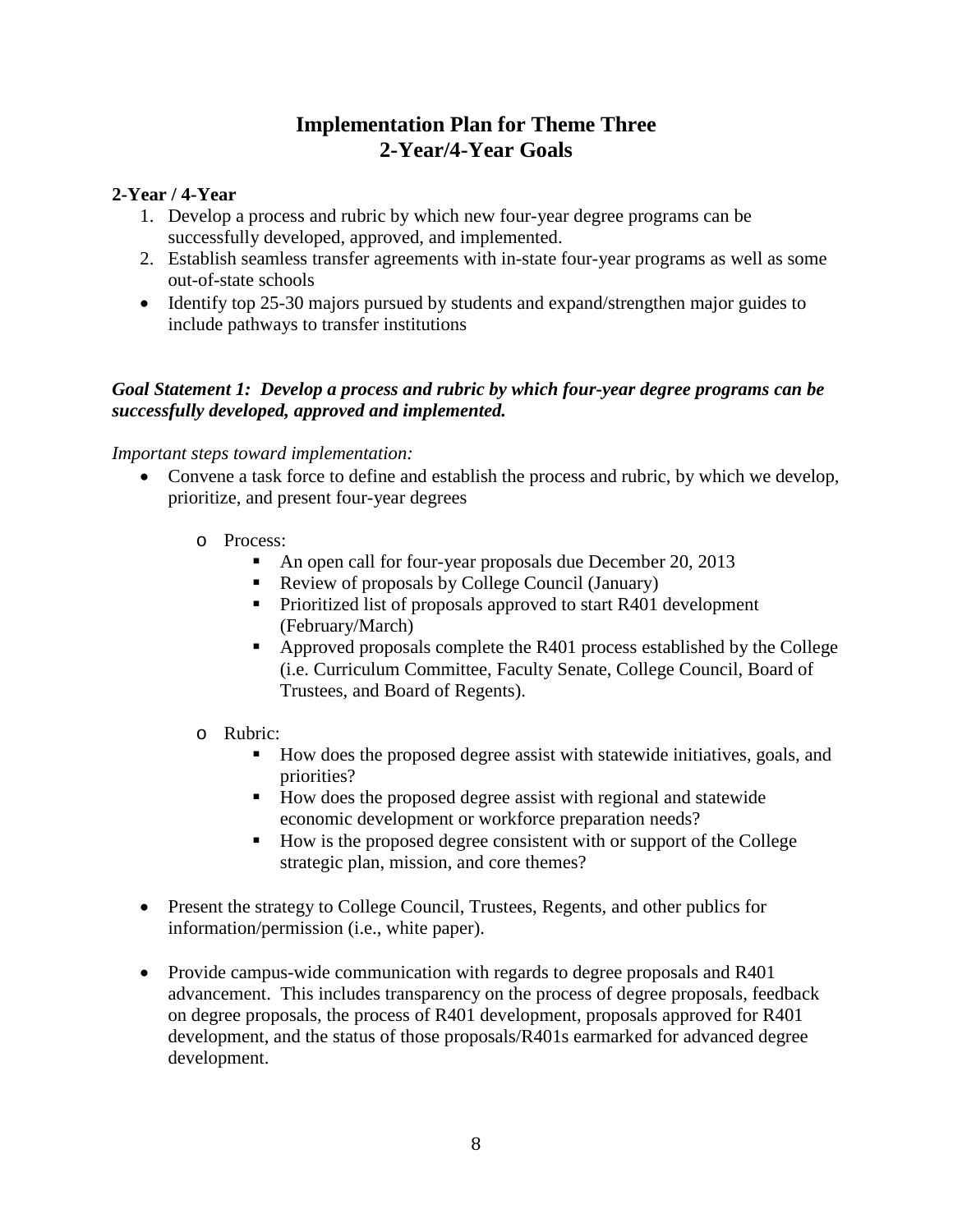#### *Resources needed:*

- Task Force volunteers from across campus (Ephraim and Richfield)
- Meeting space; materials for the meeting
- Supplies for copies; other materials
- Dedicated web space and communication mediums

#### *Timeframe for implementing each step:*

- Task Force established by October 25, 2013;
- Task Force meeting October  $28<sup>th</sup>$  at 4:00 pm (process and rubric established)
- Open call for proposals by November 12, 2013
- Proposals due by December 20, 2013
- Review of proposals by College Council, January 2014
- Feedback on proposals by February 1, 2014
- Announcement of proposals approved for R401 development, February 2014
- Institutionalized timeline of open call for proposals in fall semester with approval and advancement to R401 in early spring semester.

#### *Suggested champion or owner:*

- President
- Vice President of Academic Affairs

#### *Who else needs to be involved for the successful implementation?*

- College Council
- Economic Development Community
- Vice President of Finance and Administrative Services

#### *Provide a description of what success would look like.*

- A well-defined process and rubric
- An established procedure with a responsible party for proposals and R401 documents
- A white paper that documents the process, rubric, and vision for four-year degree development at Snow College
- A transparent system by which all college personnel understand the process and identify those programs actively seeking advanced degree status

- Resistance to four-year programs at Snow College
- Communication with campus personnel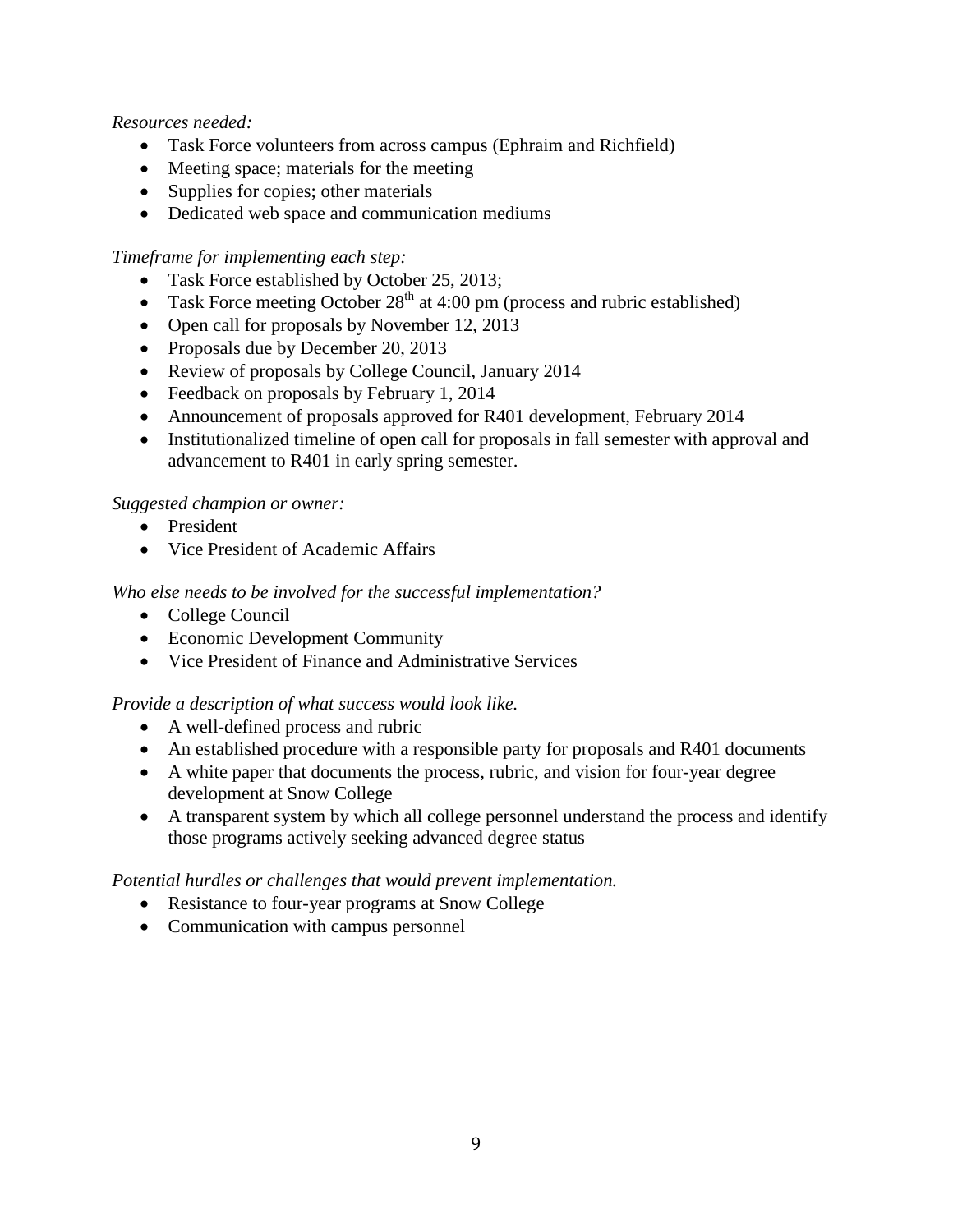#### *Goal Statement 2: Establish articulated program transfer agreements with in-state and outof-state four-year schools.*

#### *Important steps toward implementation:*

- Inventory programs that have seamless transfer agreements and identify the nature or tier associated with such transfer (i.e., truly seamless, audition required, etc.).
- Ensure Snow's advising office, recruiters, and faculty advisors are fully aware of transfer agreements.
- Communicate existing articulation agreements to students, faculty and staff via major guides, Degree Works, Beyond Snow webpage, etc.
- Identify additional programs that could develop seamless transfer agreements and create an avenue by which those programs can be mentored to existence either as 2+2 or 3+1 agreements.
- Expand existing agreements to out-of-state programs and institutions.

#### *Resources needed:*

- Department chairs/faculty
- Communication
- Repository of agreements
- Dedicated time to provide mentored training in developing new agreements

#### *Timeframe for implementing each step:*

- Identify the different levels of seamless transfer January 2014
- Inventory programs with seamless transfer (including the level of transfer) by January 2014. This will be reported as a percentage of all programs offered at the College for benchmarking.
- Improve the communication of such agreements by re-developing the Beyond Snow web page and other sources of information (major guides, etc.) to faculty, staff and students by March 2014.
- Provide training and information to admissions advisors and open house participants regarding existing seamless transfer agreements by April 2014.
- Identify current programs with the potential for seamless transfer agreements and work to develop those agreements with in-state institutions (continuous efforts).
- Expand existing agreements with in-state and out-of-state schools/programs (continuing efforts).
- Repeat the inventory and communication by January of each academic year in preparation for recruitment and admissions activities.

#### *Suggested champion or owner:*

• Vice President of Academic Affairs

#### *Who else needs to be involved for the successful implementation?*

- Deans Department Chairs
- Faculty as a whole (for program development and advancement)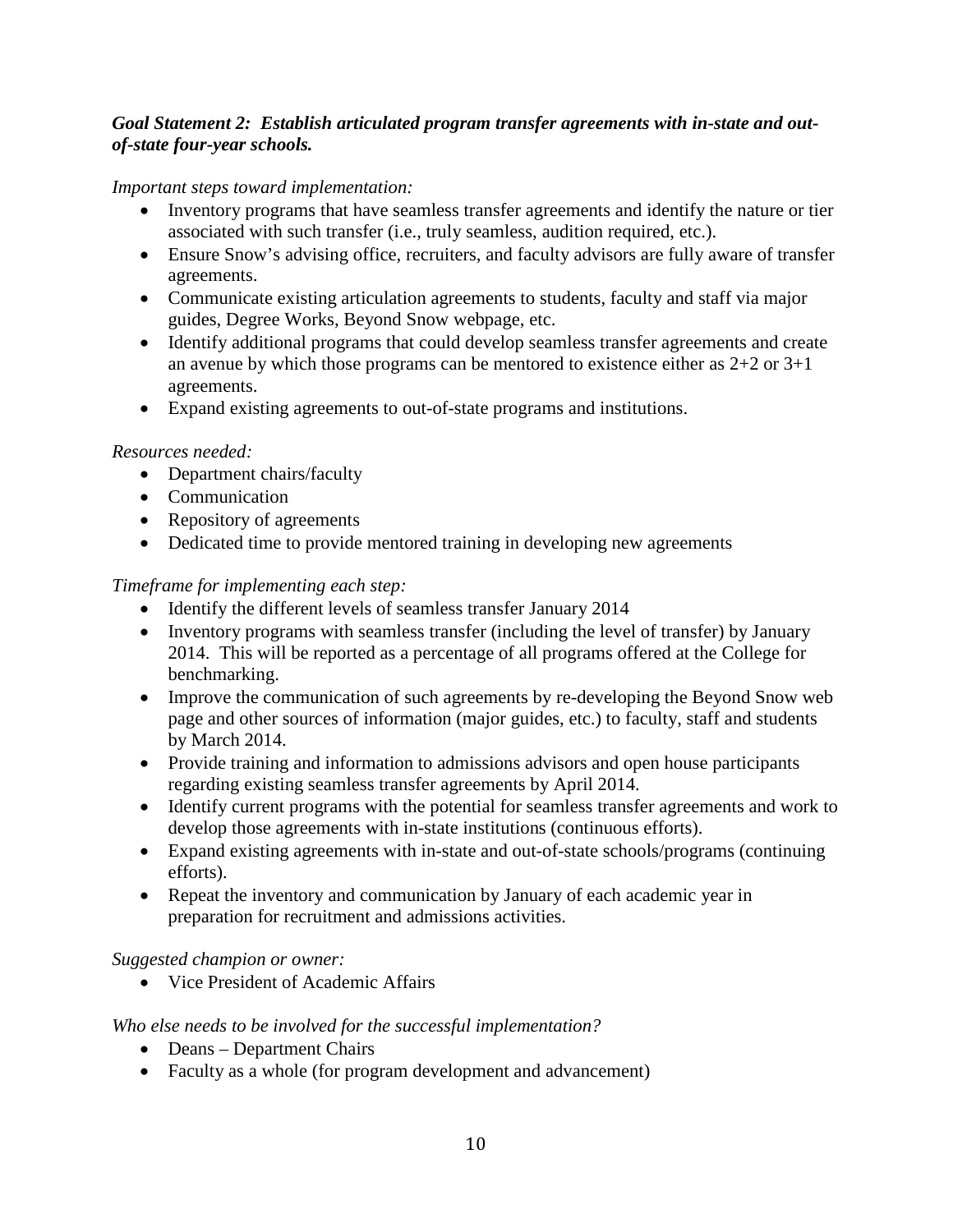- Advisement Office
- Admissions personnel

#### *Provide a description of what success would look like.*

- Complete understanding across the institution of seamless transfer agreements and how they differ from articulated course transfer.
- Comprehensive and well-communicated inventory of seamless transfer agreements including the type transfer agreement (audition required, etc.).
- Identification of programs poised to develop successful seamless transfer agreements.
- An annual increase in the number of seamless transfer agreements to in-state and out-ofstate institutions.
- Improved leverage for seamless transfer agreements at multiple transfer institutions.
- Explore possibility of articulated courses to include 3000-level courses taught at Snow College.
- The establishment of a cost-effective way by which programs seeking advanced degree status can systematically build the infrastructure required by R401 and ultimately support the degree.

- Institutions that will not participate
- Resistance to additional workload internally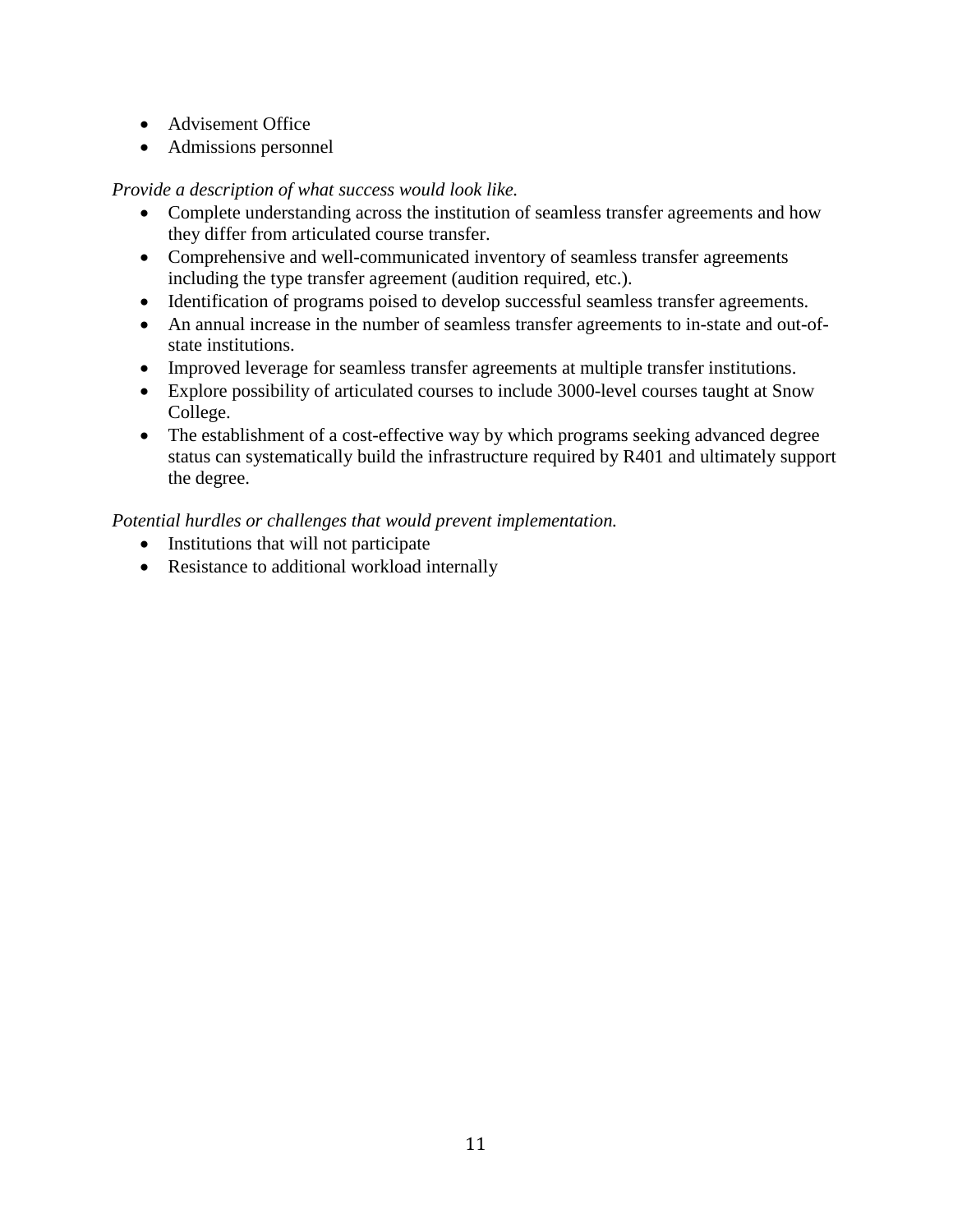# **Implementation Plan for Theme Four Economic Development and Workforce Preparation Goals**

#### **Economic Development and Workforce Preparation**

- 1. Enrich workforce preparation program requirements with GE courses that provide interdisciplinary and entrepreneurial skills
- 2. Structure programming in order to maximize opportunities for students, create logical pathways, and provide the most prepared students to industry
- 3. Increase the standard of living in the six-county region, providing career opportunities for graduates of Snow College, through economic development partnerships
- Strengthen relationships with industry in the six-county region by further developing programs that meet their needs and that provide integrated internship opportunities
- Create educational opportunities that are more accessible/flexible

#### *Goal Statement 1: Enrich workforce preparation program requirements with GE courses that provide interdisciplinary and entrepreneurial skills*

#### *Important steps toward implementation:*

- Determine industry needed skills that can be matched with GE student learning outcomes
- Incorporate GE courses into programs and/or GE outcomes into specific courses and programs
- Utilize industry professionals as advisors concerning pertinent GE skills necessary in specific industries
- Expand Career Services into a Center for Careers and Experiential Education to include an entrepreneurial experience as a CTE graduation requirement
- Develop incentives for course/program curriculum revision to include GE skills
- Explore possibility of having one set of GE outcomes for all Snow students

#### *Resources needed:*

- Budget increase for Career Services
- Incentives for course re-design (\$1,000 per course)
- Economic development committee to review GE implementation

#### *Timeframe for implementing each step:*

- Incentive Summer 2014 (gradual rollout or pilot program)
- Fall 2015 (remaining)

#### *Suggested champion or owner:*

• GE Director

#### *Who else needs to be involved for the successful implementation?*

- Vice President for Academic Affairs
- Vice President of Finance and Administrative Services
- Business and Technology Dean
- Career Services Director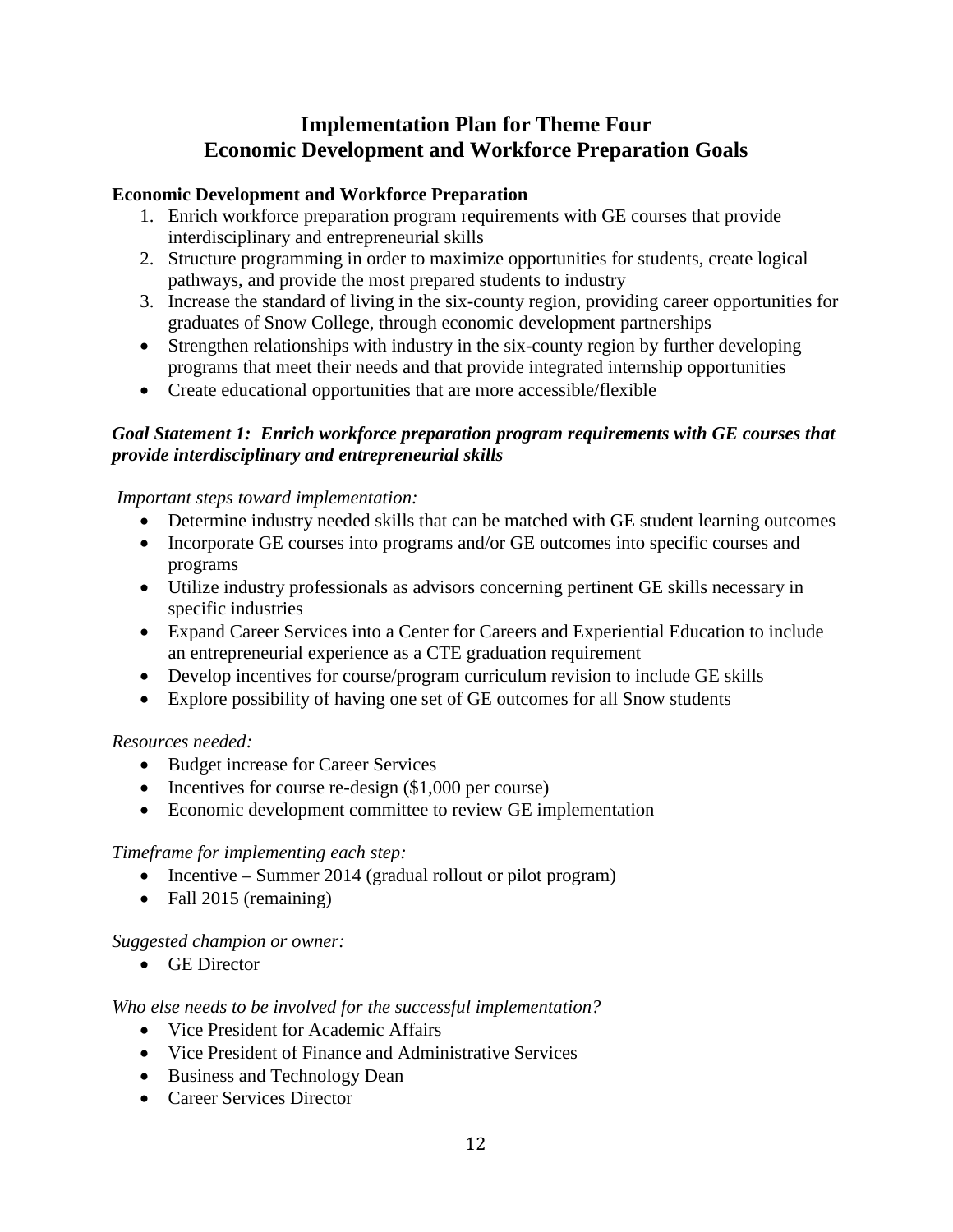#### *Provide a description of what success would look like.*

- 70% of CTE graduates will have an experiential and/or entrepreneurial experience by the end of two years
- Goal will be greater than 90% after five years
- Industry will recognize improvement of graduates in skill areas
- Job placement increase

- Needs to be institutionalized and supported financially
- Needs buy-in from faculty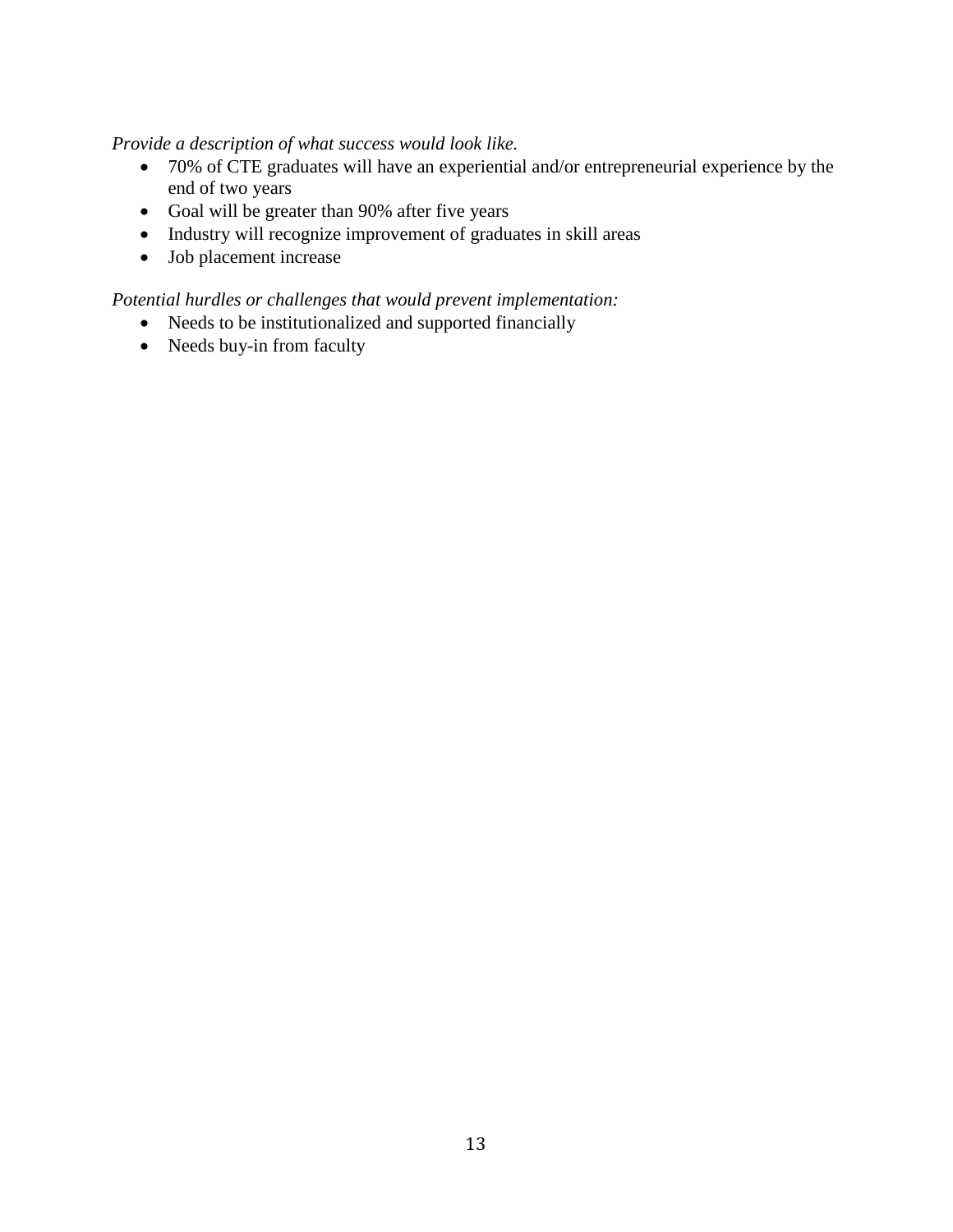#### *Goal Statement 2: Structure programming in order to maximize opportunities for students, create logical pathways, and provide the most prepared students to industry*

*Important steps toward implementation:*

- Hire a high school coordinator to work with high schools, businesses, and industry to create enhanced pathways
- Be more flexible with class times
	- o Evenings
	- o Weekends
	- o Variable course length
	- o Flexibility for location
- Strengthen advisement to students (both high school advisors and Snow advisors)
- Improve communication between departments and advisors
- Utilize advisory committees and accreditation bodies to ensure industry standards

#### *Resources needed:*

- High school coordinator (\$60,000) to work with high schools to create better pathways or find a way to utilize existing personnel
- Establish an annual lunch meeting with advisors at high schools for campus tours and updates (\$300 mailings and lunch)
- Increased funds for more adjunct faculty to accommodate more flexible schedules
- Restructure department advisory committees to ensure with industry standards
- Seek accreditation for each department, where appropriate

#### *Timeframe for implementing each step:*

- Determine enhanced pathway options (Fall 2014)
- Improved course flexibility options (Fall 2015)

#### *Suggested champion or owner:*

• Dean of Business and Technology

#### *Who else needs to be involved for the successful implementation?*

- Each department chair, deans, advisors
- Program advisory committees
- Economic development representative
- High school pathway coordinators
- Economic Development and Workforce Preparation Committee

#### *Provide a description of what success would look like:*

- Increased placement and retention
- Increased offerings of more classes (times, sections, and locations)
- Well functioning advisory committees
- Assessment of graduates indicates educational satisfaction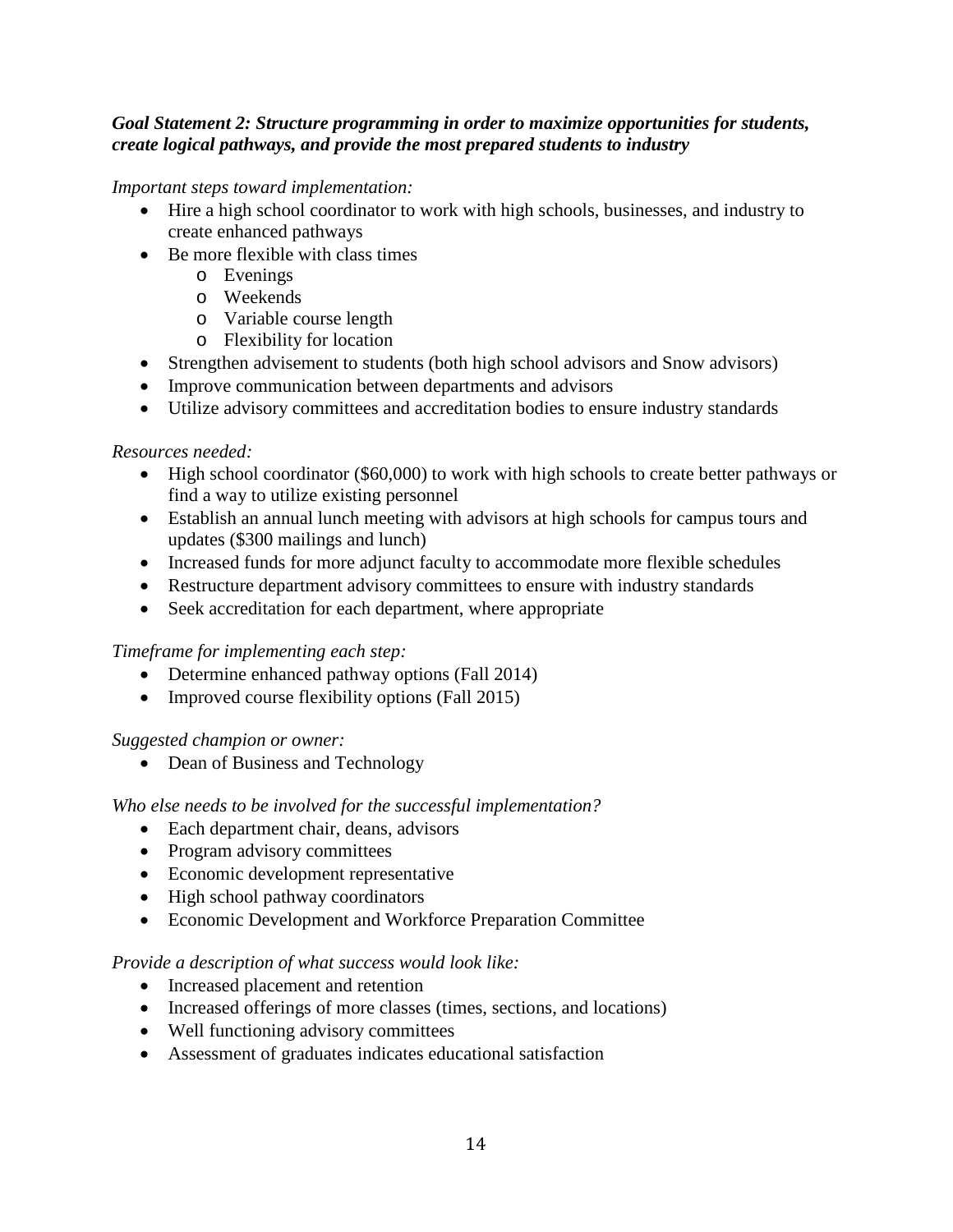- Strengthening advisement with the high schools
- Strengthening the relationship with industry
- Workload issues
- Faculty buy-in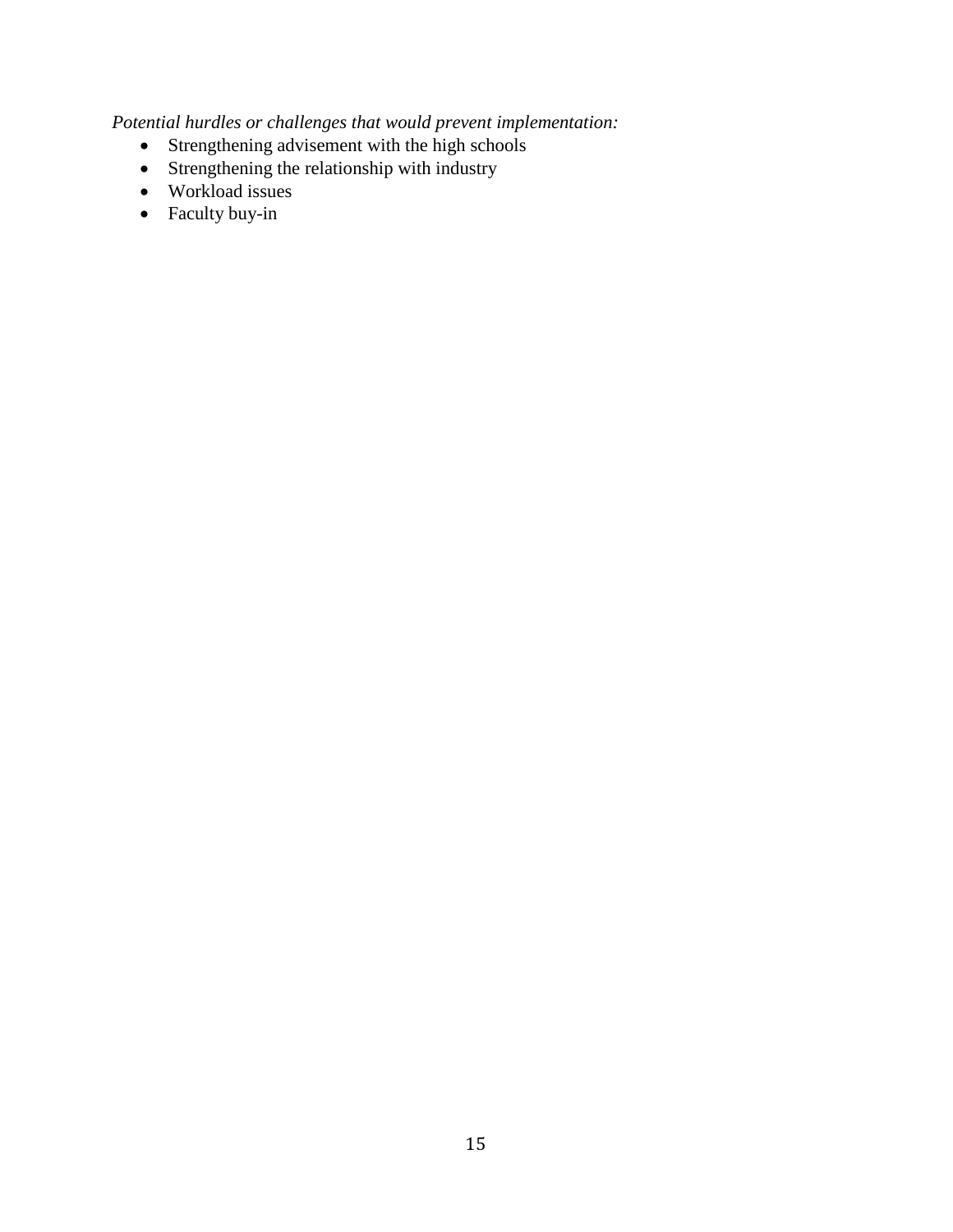#### *Goal Statement 3: Increase the standard of living in the six-county region, providing career opportunities for graduates of Snow College, through economic development partnerships*

*Important steps toward implementation:*

- Support current regional economic development initiatives and promote the location of primary industries in the six-county region
- Provide a skilled labor force to further economic development
- Promote the development of an entrepreneurial requirement in every program at Snow College
- Respond to workforce needs through development of new CTE programs

#### *Resources needed:*

- Entrepreneurship class and/or opportunities
- Full-time economic development liaison (\$60,000)

#### *Timeframe for implementing each step:*

- Support initiatives ongoing
- Provide skilled labor force ongoing
- Development of entrepreneurial requirement Spring 2016
- Develop new courses as identified by industry ongoing

#### *Suggested champion or owner:*

• Dean of Business and Technology/Economic Development Director

*Who else needs to be involved for the successful implementation?*

- Regional economic directors
- Workforce Preparation Committee
- Business and Applied Technology Division
- Snow College President

#### *Provide a description of what success would look like:*

- An increase in the number of successful businesses in the region, including new start-ups
- An increase in housing starts
- Increase in regional population

- Objection to growth
- Location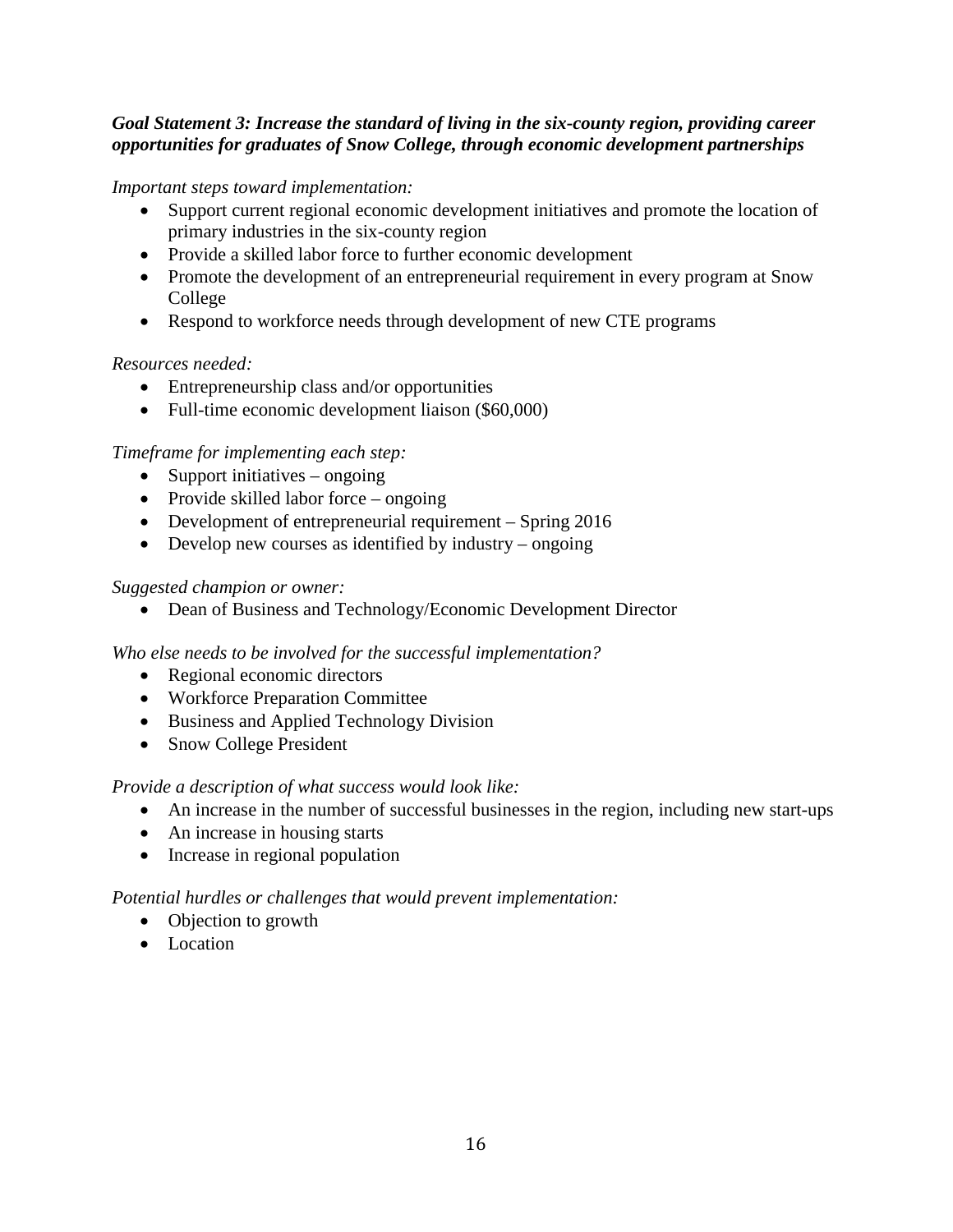# **Implementation Plan for Theme Five Cost and Affordability Goals**

#### **Cost and Affordability**

- 1. Develop a five-year strategy to increase salaries to their median market range in order to attract and retain high quality faculty and staff
- 2. Improve student employment opportunities and communication about such on both campuses
- Develop and launch a comprehensive campaign to increase scholarship and other opportunities through additional endowments and donations
- Identify and implement efficiencies with the use of technology where possible/ appropriate
- Develop and implement a recruitment plan that addresses quality and diversity of student body as well as quality of programs
- Keep tuition and fees affordable to support recruitment, retention, and accessibility

#### *Goal Statement 1: Develop a long-term strategy to increase salaries to their median market range in order to attract and retain high quality faculty and staff*

#### *Important steps toward implementation:*

- Perform a compensation analysis and assess which positions at Snow are below the market median. Develop a five-year plan to move towards the median with a target increase of 3% per year as revenue permits
- Develop and implement a zero base budget (ZBB) plan for all budget line items
- Develop, fund (added recruiting personnel and advertisement budget), and implement a comprehensive student recruitment plan to increase enrollment in order to enhance tuition revenue to fund compensation increase and other strategic goals
- Increase tuition to partially fund compensation increase, while maintaining a focus on affordability
- Identify and implement the use of time-saving technology solutions throughout the college to enhance efficiency
- Extend the availability of early retirements, where such an action would result in ongoing cost savings that can be reallocated to implement strategic planning goals
- Make all future requests for Mission Based Funding (MBF) contingent on Strategic Planning themes and goals

#### *Resources needed:*

- Compensation study Office of Human Resources
- ZBB templates inclusive of financial and programmatic data with analysis criteria for program prioritization
- Detailed recruitment plan and advertising campaign
- Technology solutions in consultations through the Information Technology (IT) office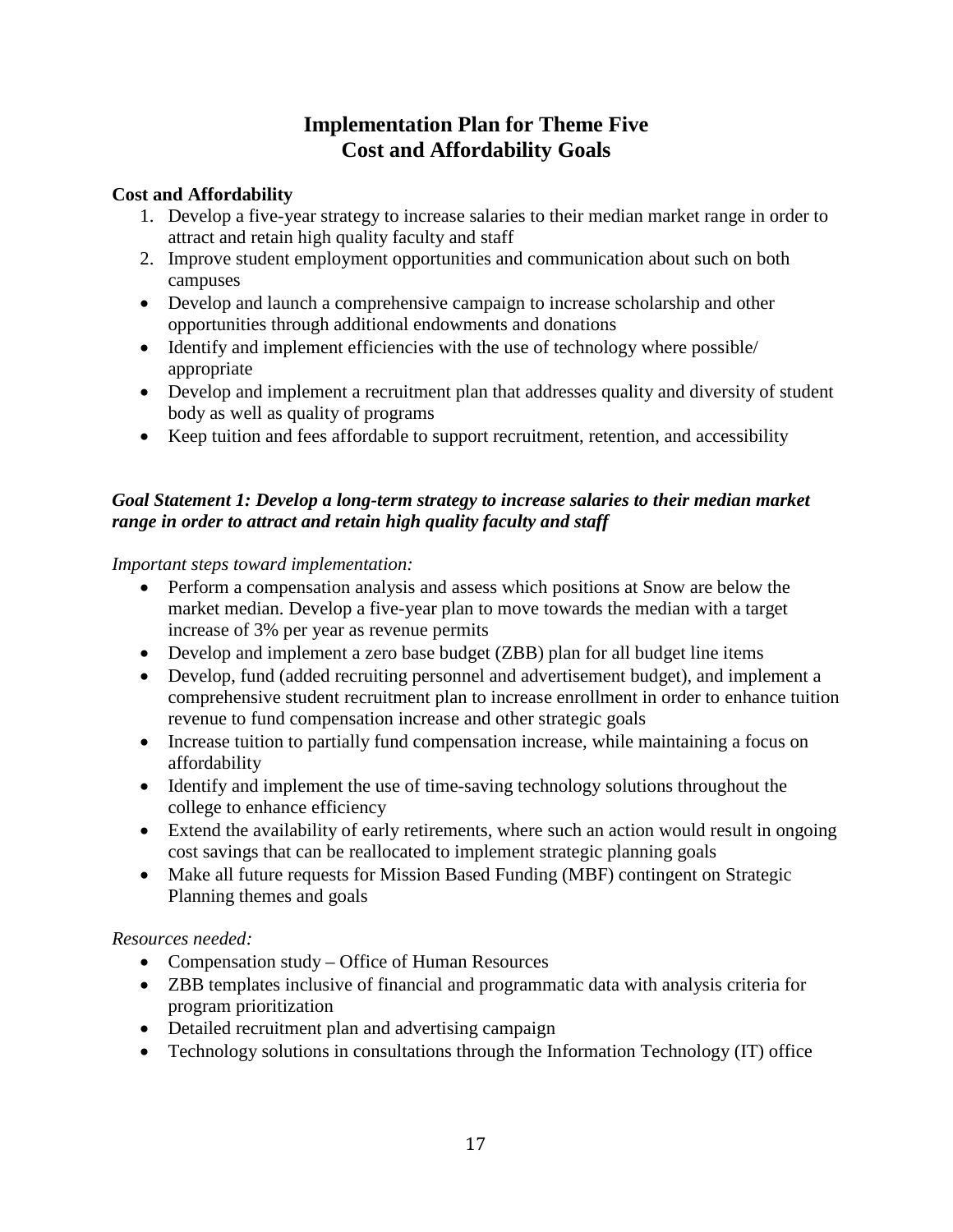*Timeframe for implementing each step:*

- Compensation study begins January 2014
- ZBB template readied prior to the end of Fall 2013 semester
	- o First draft from all account holders due no later than January 31, 2014
	- o Final budget requests due no later than March 15, 2014
- Recruitment plan formalized no later than end of Fall semester 2013
- Technology efficiencies analyzed and proposed by January 31, 2014
- Consider early retirement requests as received

#### *Suggested champion or owner:*

• Office of Human Resources

#### *Who else needs to be involved for the successful implementation?*

- Budget/Controllers Office
- Institutional Research Office
- All departments/programs
- Admissions Office
- Communications/Public Relations Office
- Design & Public Relations Office
- Vice President for Academic Affairs

#### *Provide a description of what success would look like:*

- Salaries below the market median would be adjusted as necessary based on the achievement of necessary additional revenue from all steps listed above
- Increased morale among faculty and staff
- Steady growth in enrollment

- Intensive time requirements and resistance to ZBB process
- Recruitment efforts may not increase student enrollment at a significant level
- Other existing costs of operation such as benefits, utility costs, and inflation would consume the increased revenue provided from the efforts in steps above
- Technology efficiencies may not be realized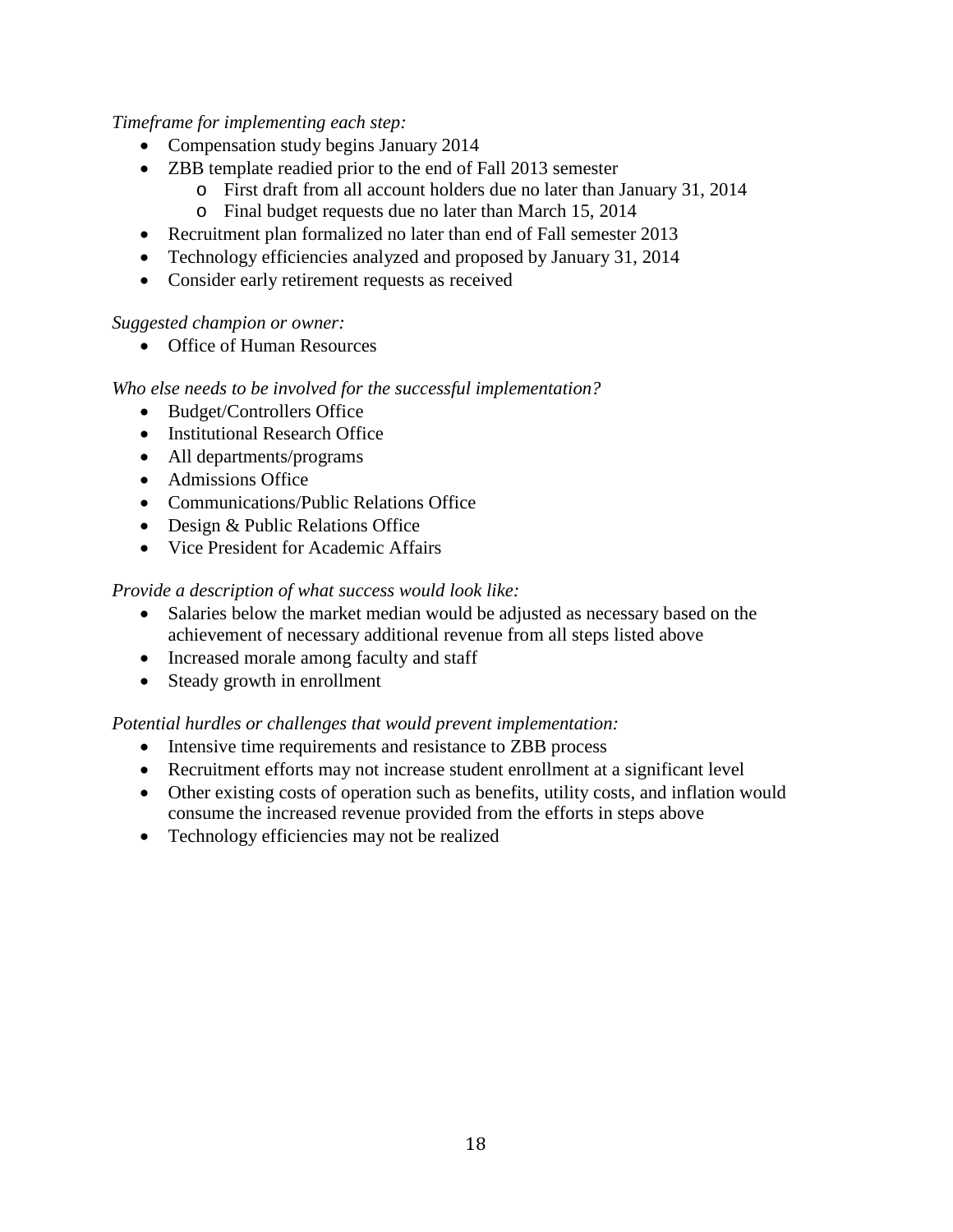#### *Goal Statement 2: Improve student employment opportunities and communication about such on both campuses*

#### *Important steps toward implementation:*

- Communicate job opportunities and student employment processes (improve website , provide training with Career Badger, provide an employment guide/brochure, hold a job fair the first week of Fall semester and/or during Start Smart)
- Create partnerships with those who can provide employment for students (i.e., Department of Workforce Services, community)
- Require departments that hire "work to learn" students to submit a proposal every two years and pay 10% of the student wage as a match
- Increase work to learn budget regularly
- Reassess current part-time employment options for possible use of increased student employment and look for opportunities to utilize student employees before establishing more full-time or part-time positions at the College
- Hire additional staff for the Career Services Office

#### *Resources needed:*

- Coordination between Career Services Office and Office of Human Resources
- IT support for website (Career Badger, Student Employment)
- Communications/Public Relations Office for student employment brochure
- Department budgets if hiring students (10% of student wage)
- Communication with off-campus employers and employment agencies

#### *Timeframe for implementing each step:*

- Website, employment guide, job fair/training Fall 2014
- Business partnerships ongoing over the next five years
- Work to learn proposal and department funding (10% student wage) Fall 2014
- Increase work to learn budget as funding becomes available
- Hire support for Career Services for Fall 2014

#### *Suggested champion or owner:*

• Career Services and Human Resource Offices

#### *Who else needs to be involved for the successful implementation?*

- Departments in need of student employees
- Community employers

#### *Provide a description of what success would look like:*

- Increased number of student jobs/employment on campus
- Improved student retention because jobs are available
- Growth in off-campus partnerships with businesses and organizations interested in employing students